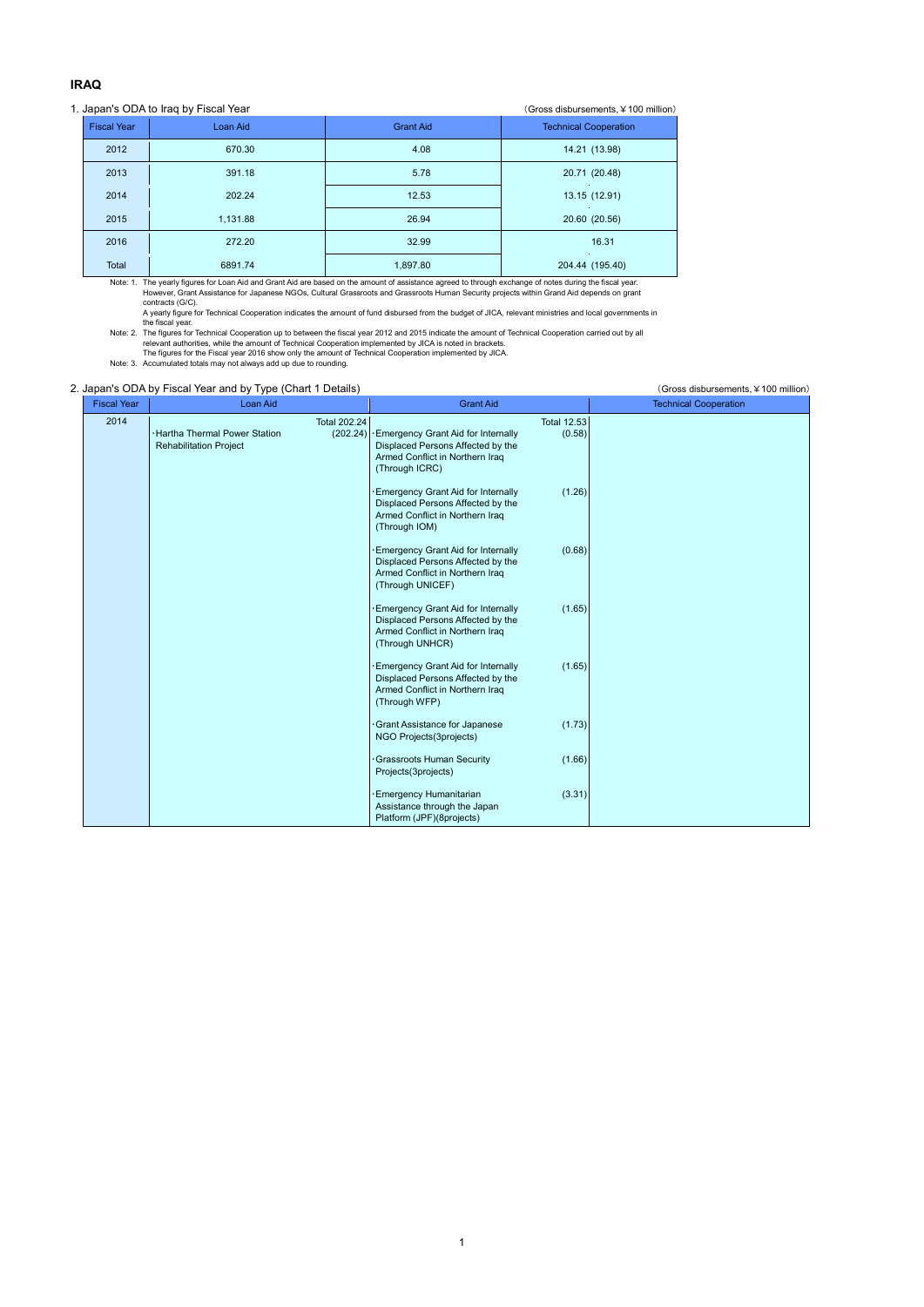| 2015  | Electricity Sector Reconstruction<br>Project (Phase 2)                                              | Total 1,131.88<br>(344.17) | Emergency Grant Aid for Iraq to<br>Improve Humanitarian Situation and<br>Enhance Stabilization (Through            | <b>Total 26.94</b><br>(3.30) |                                                                                   |                          |
|-------|-----------------------------------------------------------------------------------------------------|----------------------------|--------------------------------------------------------------------------------------------------------------------|------------------------------|-----------------------------------------------------------------------------------|--------------------------|
|       | Sewerage Construction Project in<br>Kurdistan Region(I)<br>Fiscal Reform Development Policy<br>Loan | (537.71)<br>(250.00)       | UNHCR)<br>Emergency Grant Aid for Iraq to<br>Improve Humanitarian Situation and<br>Enhance Stabilization (Through  | (3.30)                       |                                                                                   |                          |
|       |                                                                                                     |                            | WFP)                                                                                                               |                              |                                                                                   |                          |
|       |                                                                                                     |                            | Emergency Grant Aid for Iraq to<br>Improve Humanitarian Situation and<br>Enhance Stabilization (Through<br>UNICEF) | (1.65)                       |                                                                                   |                          |
|       |                                                                                                     |                            | Emergency Grant Aid for Iraq to<br>Improve Humanitarian Situation and<br>Enhance Stabilization (Through<br>UNDP)   | (1.10)                       |                                                                                   |                          |
|       |                                                                                                     |                            | Emergency Grant Aid for Iraq to<br>Improve Humanitarian Situation and<br>Enhance Stabilization (Through<br>IOM)    | (0.72)                       |                                                                                   |                          |
|       |                                                                                                     |                            | Emergency Grant Aid for Iraq to<br>Improve Humanitarian Situation and<br>Enhance Stabilization (Through<br>ICRC)   | (0.72)                       |                                                                                   |                          |
|       |                                                                                                     |                            | Emergency Grant Aid for Iraq to<br>Improve Humanitarian Situation and<br>Enhance Stabilization (Through<br>OCHA)   | (0.22)                       |                                                                                   |                          |
|       |                                                                                                     |                            | Grant Assistance for Japanese<br>NGO Projects(3projects)                                                           | (1.99)                       |                                                                                   |                          |
|       |                                                                                                     |                            | Grassroots Human Security<br>Projects(2projects)                                                                   | (1.04)                       |                                                                                   |                          |
|       |                                                                                                     |                            | <b>Emergency Humanitarian</b><br>Assistance through the Japan<br>Platform (JPF)(7projects)                         | (12.90)                      |                                                                                   |                          |
| 2016  | <b>Electricity Sector Reconstruction</b><br>Project (Phase 2)                                       | Total 272.20<br>(272.20)   | Emergency Grant Aid for IDPs and<br>returnees to liberated areas in Iraq<br>(Through ICRC)                         | <b>Total 32.99</b><br>(1.20) | Project on Strengthening<br>the Capacity for<br>Occupational Safety and<br>Health | [Oct 16-Oct 19]          |
|       |                                                                                                     |                            | Emergency Grant Aid for IDPs and<br>returnees to liberated areas in Iraq<br>(Through IOM)                          | (1.20)                       |                                                                                   |                          |
|       |                                                                                                     |                            | Emergency Grant Aid for IDPs and<br>returnees to liberated areas in Iraq<br>(Through UNDP)                         | (2.40)                       |                                                                                   |                          |
|       |                                                                                                     |                            | Emergency Grant Aid for IDPs and<br>returnees to liberated areas in Iraq<br>(Through UNHCR)                        | (3.60)                       |                                                                                   |                          |
|       |                                                                                                     |                            | Emergency Grant Aid for IDPs and<br>returnees to liberated areas in Iraq<br>(Through UNICEF)                       | (3.60)                       |                                                                                   |                          |
|       |                                                                                                     |                            | Grant Assistance for Japanese<br>NGO Projects (5projects)                                                          | (2.50)                       |                                                                                   |                          |
|       |                                                                                                     |                            | Grassroots Human Security<br>Projects(4projects)                                                                   | (2.60)                       |                                                                                   |                          |
|       |                                                                                                     |                            | · Emergency Humanitarian<br>Assistance through the<br>Japan Platform<br>(JPF)(7projects)                           | (15.80)                      |                                                                                   |                          |
| Total |                                                                                                     | 6,891.74                   |                                                                                                                    | 1,897.80                     | 204.44<br>Acceptance of Trainees<br>Dispatch of Experts                           | (195.40)<br>8,984<br>203 |
|       |                                                                                                     |                            |                                                                                                                    |                              |                                                                                   |                          |

 $\overline{\phantom{a}}$ 

Note: 1. Same as the Chart 1's Note.<br>Note: 2. Projects registered for the fiscal year 2014 and 2015 are projects that started after the fiscal year 2014 and that were on-going as of April 2016. Projects<br>Note: 2. Pregistere